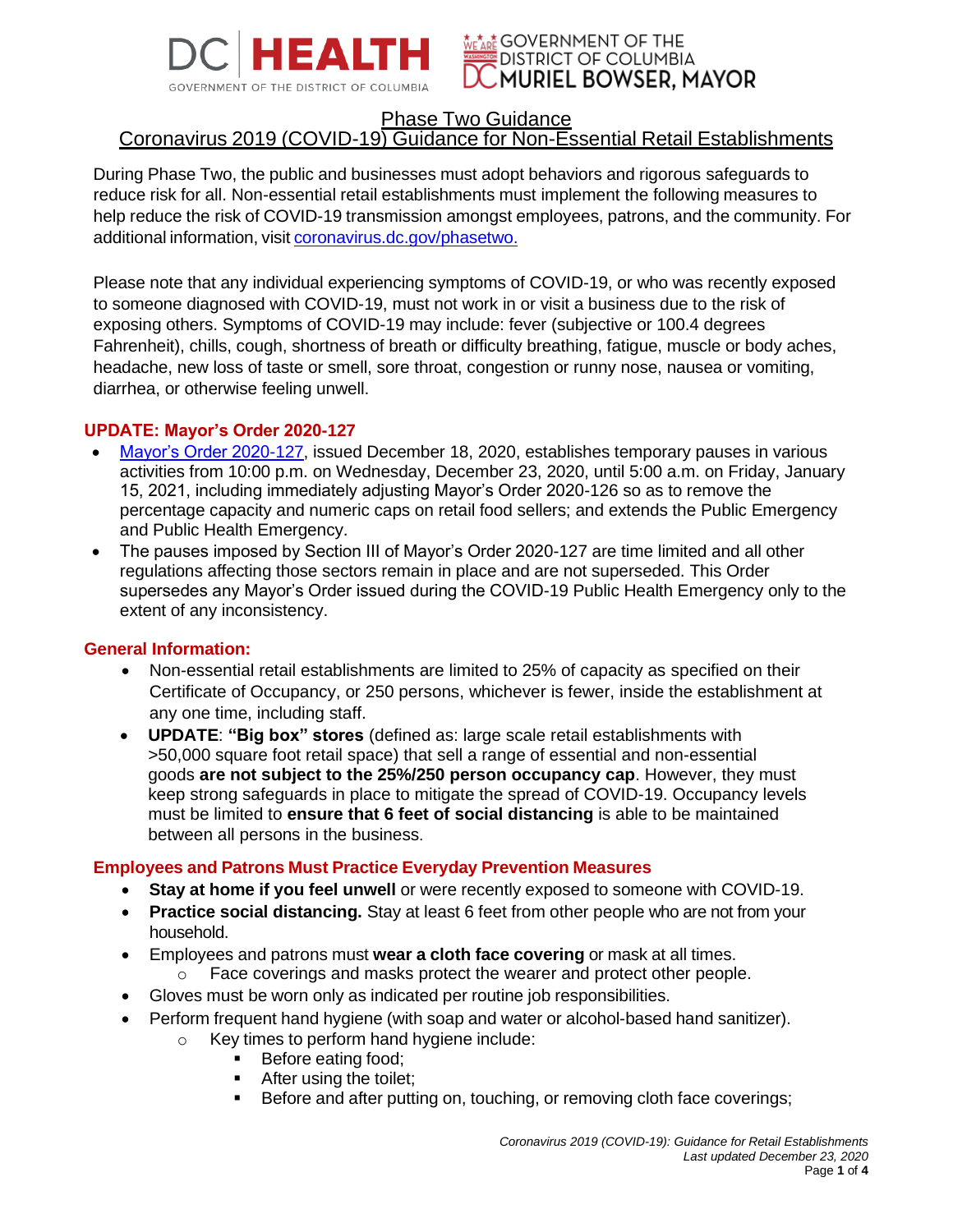

c\* GOVERNMENT OF THE **DISTRICT OF COLUMBIA MURIEL BOWSER. MAYOR** 

- Before and after work shifts and work breaks;
- Before and after services to each client;
- **EXE** After handling client belongings; and
- **EXECTE:** After blowing your nose, coughing, or sneezing.

### **Considerations for Employers**

- Implement leave policies that are flexible and non-punitive, and actively encourage sick employees to stay home. Leave policies are recommended to account for the following:
	- o Employees who report COVID-19 symptoms,
	- $\circ$  Employees who were tested for COVID-19 and test results are pending,
	- o Employees who tested positive for COVID-19,
	- o Employees who are a close contact of someone who tested positive for COVID-19
	- $\circ$  Employees who need to stay home with their children if there are school or childcare closures, or to care for sick family members.
- Keep abreast of current law, which has amended both the DC Family and Medical Leave Act and the DC Sick and Safe Leave Law and created whole new categories of leave, like Declared Emergency Leave.
- Learn about and inform your employees about COVID-related leave provided through new federal law, the Families First Coronavirus Response Act (FFCRA) and all applicable District law relating to sick leave.
- Employers must provide tissues, no touch trash cans, and supplies to allow for frequent hand hygiene (e.g. soap and water or alcohol-based hand sanitizers with at least 60% alcohol).
- Employers must educate employees about COVID-19. Refer to [coronavirus.dc.gov](https://coronavirus.dc.gov/) for more information.
- **For additional information specific to businesses**, see the Centers for Disease Control and Prevention (CDC) website: [cdc.gov/coronavirus/2019](https://www.cdc.gov/coronavirus/2019-ncov/community/guidance-business-response.html) [ncov/community/guidance-business-response.html](https://www.cdc.gov/coronavirus/2019-ncov/community/guidance-business-response.html)

### **Avoid Close Contact and Reduce Touchpoints for Patrons and Employees**

- Continue to encourage online shopping, curbside pick-up and delivery options.
- Employers must arrange shopping areas, workstations, common areas, break rooms, and other areas of the business to ensure at least 6 feet between people in the store (both employees and customers).
- Employers must close off or limit access to areas where physical distancing cannot be practiced.
- Employers must install physical barriers, such as sneeze guards and partitions, in areas where it is difficult for employees to remain at least 6 feet from patrons.
- Employers must provide physical guides, such as tape on floors and sidewalks and signage, to ensure that individuals remain at least 6 feet apart in queuing areas.
- Mark one-way paths through the store to avoid crowding.
- Tell sick patrons to stay home; post signs telling them not to enter if they are sick.
- Implement payment via digital platforms, as much as possible.

### **Screening and Monitoring for Symptoms**

- Employers must perform screening (e.g., symptom questionnaires) of employees daily, prior to entering the business, over the phone or in person.
	- o For **Screening Tool Guidance**, visit [coronavirus.dc.gov/healthguidance](https://coronavirus.dc.gov/healthguidance)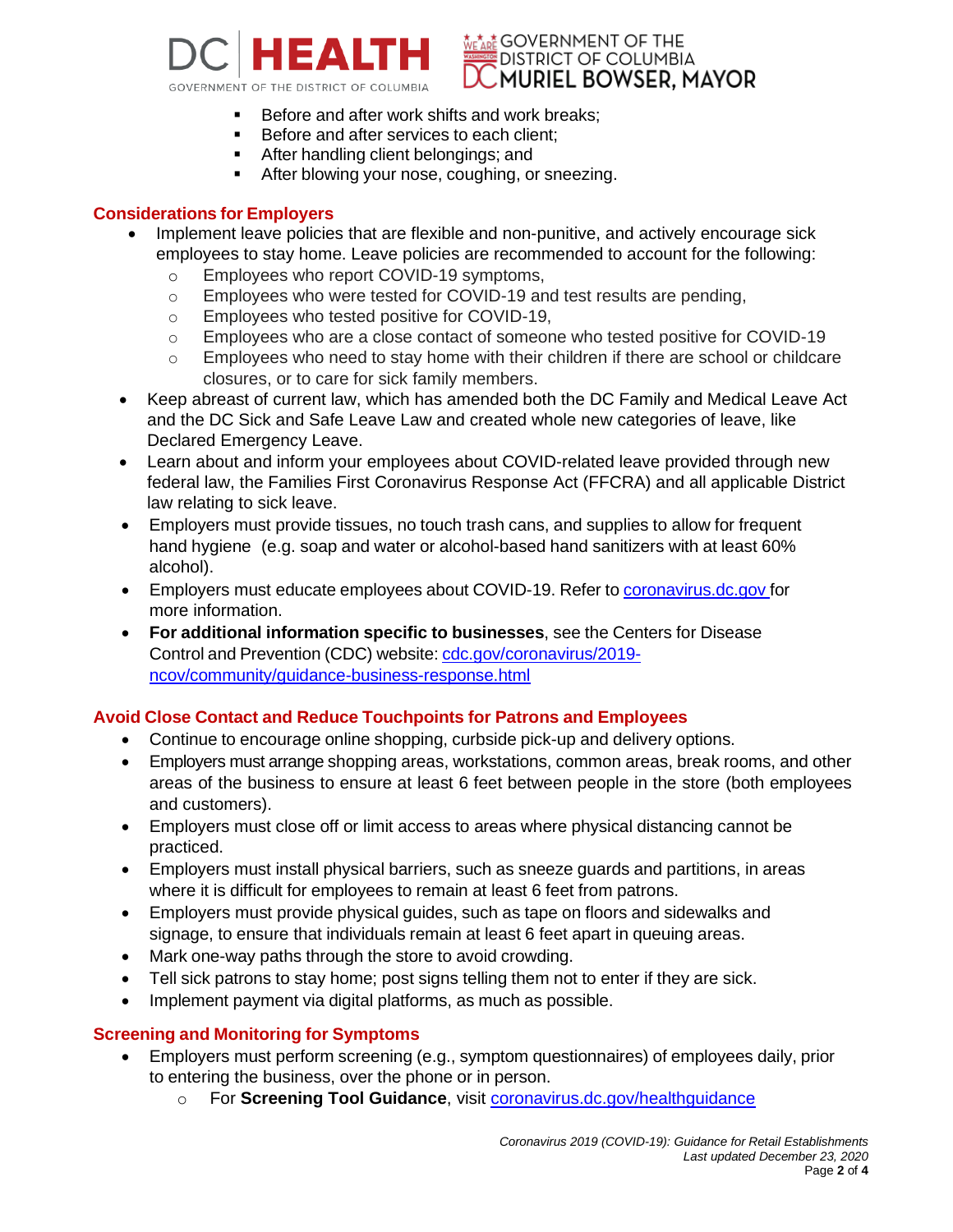



- Employees who report symptoms or testing positive for COVID-19 must not enter the business.
- Employees who become sick at work must be separated from other employees and patrons and be sent home immediately.

## **Clean and Disinfect**

- Business must have a comprehensive plan for cleaning and disinfecting high traffic and high touch surface areas (e.g., counters, payment kiosks, restroom, etc.) routinely throughout the day, and in between individual use.
- For more information about cleaning and disinfecting businesses and disinfectants that are effective against the virus that causes COVID-19, see the CDC website: [cdc.gov/coronavirus/2019-ncov/community/reopen-guidance.html.](http://www.cdc.gov/coronavirus/2019-ncov/community/reopen-guidance.html)

## **Building Considerations**

- Consider making the following improvements to improve building ventilation [\(cdc.gov/coronavirus/2019-ncov/community/guidance-business-response.html\)](https://www.cdc.gov/coronavirus/2019-ncov/community/guidance-business-response.html):
	- $\circ$  Increase circulation of outdoor air as much as possible, for example by opening windows and doors.
		- Do not open windows and doors if doing so poses a safety or health risk (e.g., risk of falling, triggering asthma symptoms).
	- $\circ$  Ensure ventilation systems operate properly and provide acceptable indoor air quality for the current occupancy level for each space.
	- o Improve central air filtration to the highest compatible with the filter rack, and seal edges of the filter to limit bypass.
	- o Increase ventilation rates.
	- $\circ$  Check filters to ensure they are within service life and appropriately installed.
	- o Keep systems running longer hours, 24/7 if possible, to enhance air exchanges in the building space.
- Consult with a specialist to see what works for your building if activities are indoors, increase circulation of outdoor air as much as possible by opening windows or exterior doors if possible.
- If the building was closed for an extended period of time, remember to check HVAC systems and ensure all water systems are safe to use. For more information, see CDC's Guidance for Reopening Buildings after Prolonged Shutdown or Reduced Operation: [cdc.gov/coronavirus/2019-ncov/php/building-water-system.html.](http://www.cdc.gov/coronavirus/2019-ncov/php/building-water-system.html)

## **Establish a Plan for COVID-19 Exposure**

- Establish a plan in the event an employee or patron is diagnosed with COVID-19.
- Identify a point of contact at the establishment that an employee can notify if they test positive for COVID-19 and choose to disclose this information.
- If an individual develops any of the symptoms above during the workday, there must be a plan in place for that individual to immediately isolate, notify their supervisor, and leave the facility.
- If an employee chooses to report to the establishment that they are positive for COVID- 19, the establishment must have a notification process to share the following with staff:
	- o Education about COVID-19, including the signs and symptoms of COVID-19
	- o Referral to the Guidance for Contacts of a Person Confirmed to have COVID-19, available at [coronavirus.dc.gov](https://coronavirus.dc.gov/)
	- o Information on options for COVID-19 testing in the District of Columbia, available at [coronavirus.dc.gov/testing](https://coronavirus.dc.gov/testing)